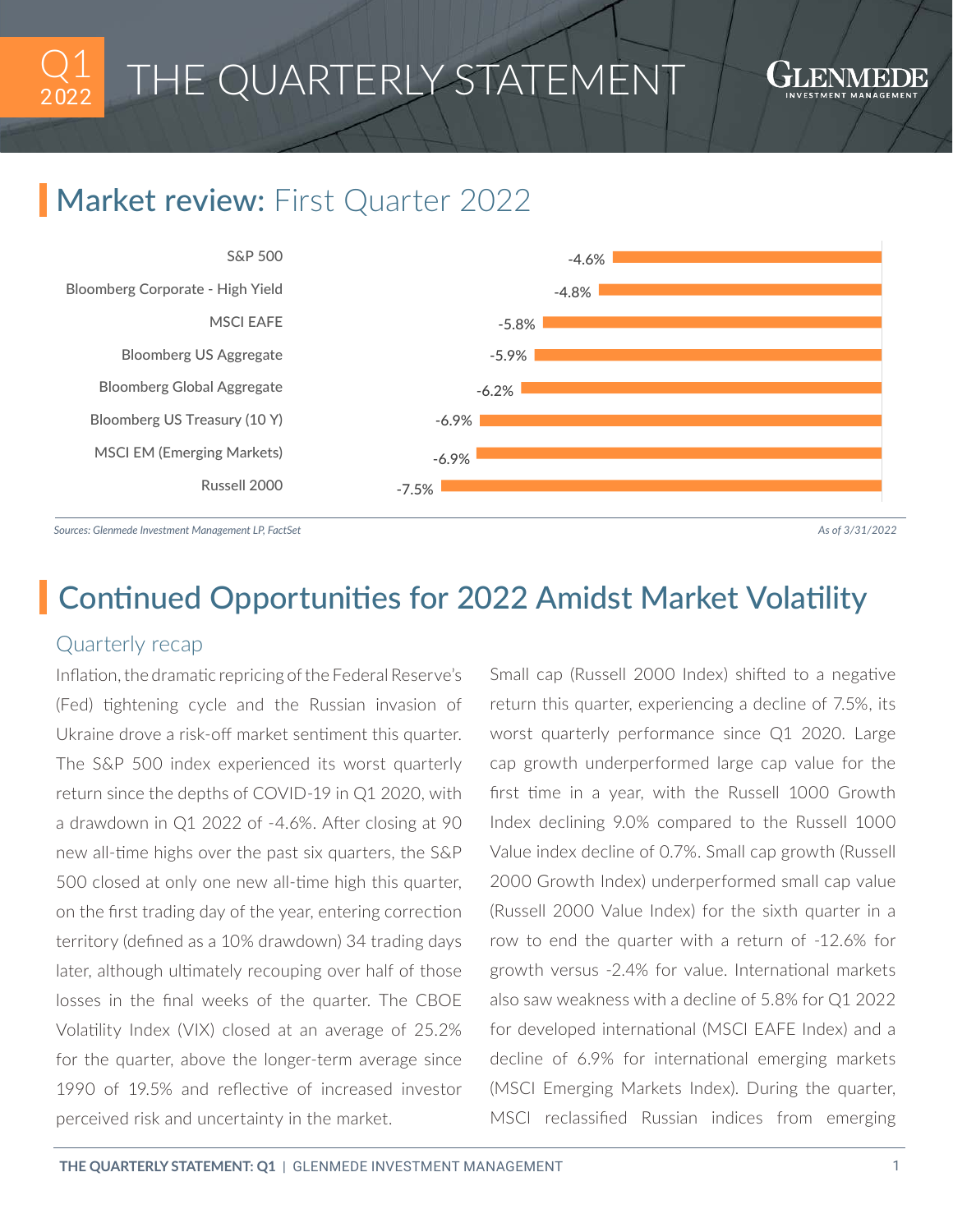markets to standalone markets, removing Russian stock exposure for the MSCI Emerging Market Index.

The impact of the repricing of the Fed's tightening cycle amidst a high inflation narrative drove U.S. Treasuries to some of the worst quarterly performance on record, with the U.S. Treasury 2-year yield and 10-year yield increasing over 150 bps to 2.30% and 80 bps to 2.33%, respectively. The flattening of the yield curve resulting in the inversion of the 5-year/30-year U.S. Treasury yield curve for the first time in 16 years, and the brief inversion of the 2-year/10-year U.S. Treasury yield curve increased investor concern of an eventual recession and potential Fed misstep. The year started with market expectations of three to four rate hikes in 2022, but ended the quarter with the expectation of potentially nine 25 bps rate hikes this year following the kickoff 25 bps hike in March.

With the February CPI reading of 7.9% the highest year-over-year increase in 40 years, the winners of the inflationary narrative and geopolitical tensions were the commodity sectors, with the broader commodity basket experiencing some of the strongest quarterly performance in history. WTI crude increased over 30% on the quarter, and S&P 500 Energy sector stocks saw a quarterly record return of 39%.

To start the year, we noted the potential of the stellar economic growth from 2021 to ripple into 2022, with the expectation of monetary tightening, waning fiscal support and midterm elections likely to add volatility to markets. While corporate earnings will likely remain robust, employment and job openings strong and corporate and consumer balance sheets healthy for

now, the continued concern of a Fed misstep, ongoing geopolitical tensions and nontransitory inflation will likely continue to create market volatility as investors begin to contemplate when and how deep of a recession may be coming.

In our [Q4 2021 Statement](https://www.glenmedeim.com/insights/the-quarterly-statement-q4-2022/), we started the year highlighting three areas that we thought could offer interesting opportunities for 2022 — active small cap, active large cap and volatility strategies. In the sections that follow, we provide updates as we continue to see opportunities in these areas in 2022.

## **Small Cap: Negative Earners Could Create** Positive Alpha for Active Strategies

#### **EXHIBIT 1:**

Positive vs. Negative Earnings in the Russell 2000 *December 31, 2016 through March 31, 2022*



*Sources: Glenmede Investment Management LP, FactSet, FTSE/Russell As of 3/31/2022 Past performance is not indicative of future performance.*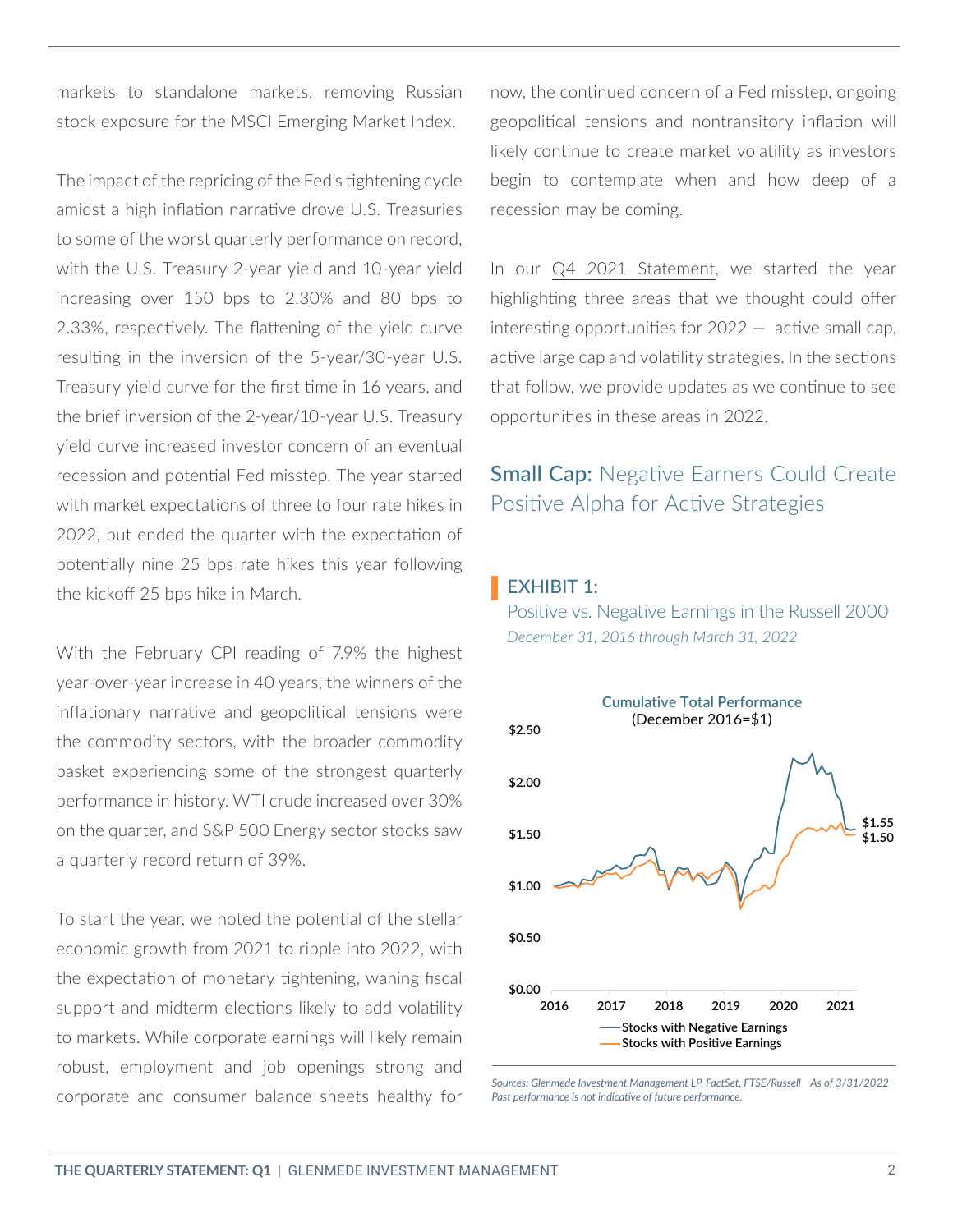## Q1 2022

We have often discussed the cyclical periods over the past several decades of negative earners outperforming positive earners within the small cap [universe \(see Why Profitability Matters: Positive](https://www.glenmedeim.com/insights/why-profitability-matters-positive-versus-negative-earners/)  [versus Negative Earners and Negative Earners Could](https://www.glenmedeim.com/insights/negative-earners-could-create-positive-alpha-for-active-strategies/)  Create Positive Alpha for Active Strategies). We define a negative earner as any company without [earnings over the trailing 12 months. In our Q4](https://www.glenmedeim.com/insights/the-quarterly-statement-q4-2022/) 2021 Quarterly Statement, we noted what we thought could be peak outperformance of these negative earners in mid-2021, as noted in Exhibit 1. Specifically, from December 31, 2016, through June 30, 2021, negative earners outperformed positive earners by 2x (~20% annualized return for negative earners versus ~10% return for positive earners). Since second-half 2021 through Q1 2022, negative earners declined 31.9% (not annualized) from 2021 midyear highs and positive earners declined 3.9% (not annualized), with the majority of the normalization in Q1 2022 occurring in January.

Using the longest available history for which we have usable data for the Russell 2000 (since December 31, 1986), positive earners have experienced almost 2.5x the annualized return with less than two-thirds the risk (annualized return for positive earners of 10.3% versus negative earners with 3.9% and standard deviation of 19.4% versus 32.9%, respectively). A significant portion of this longer-term outperformance of positive earners is the avoidance of large drawdowns following market bubble bursts, like the internet bubble in the early 2000s, the global financial crisis in 2008 and the more recent post-COVID lockdown of 2020 normalization.

### EXHIBIT 2:

Small Cap versus Large Cap Valuations *Russell 1000 vs. Russell 2000 – Comparative Valuations* 



*<sup>(\*</sup>Free Cash Flow Yield includes dividends, excludes financial companies) Light Gray – 25/75th percentiles / Dark Gray – 5/95th percentile Past performance is not indicative of future performance.*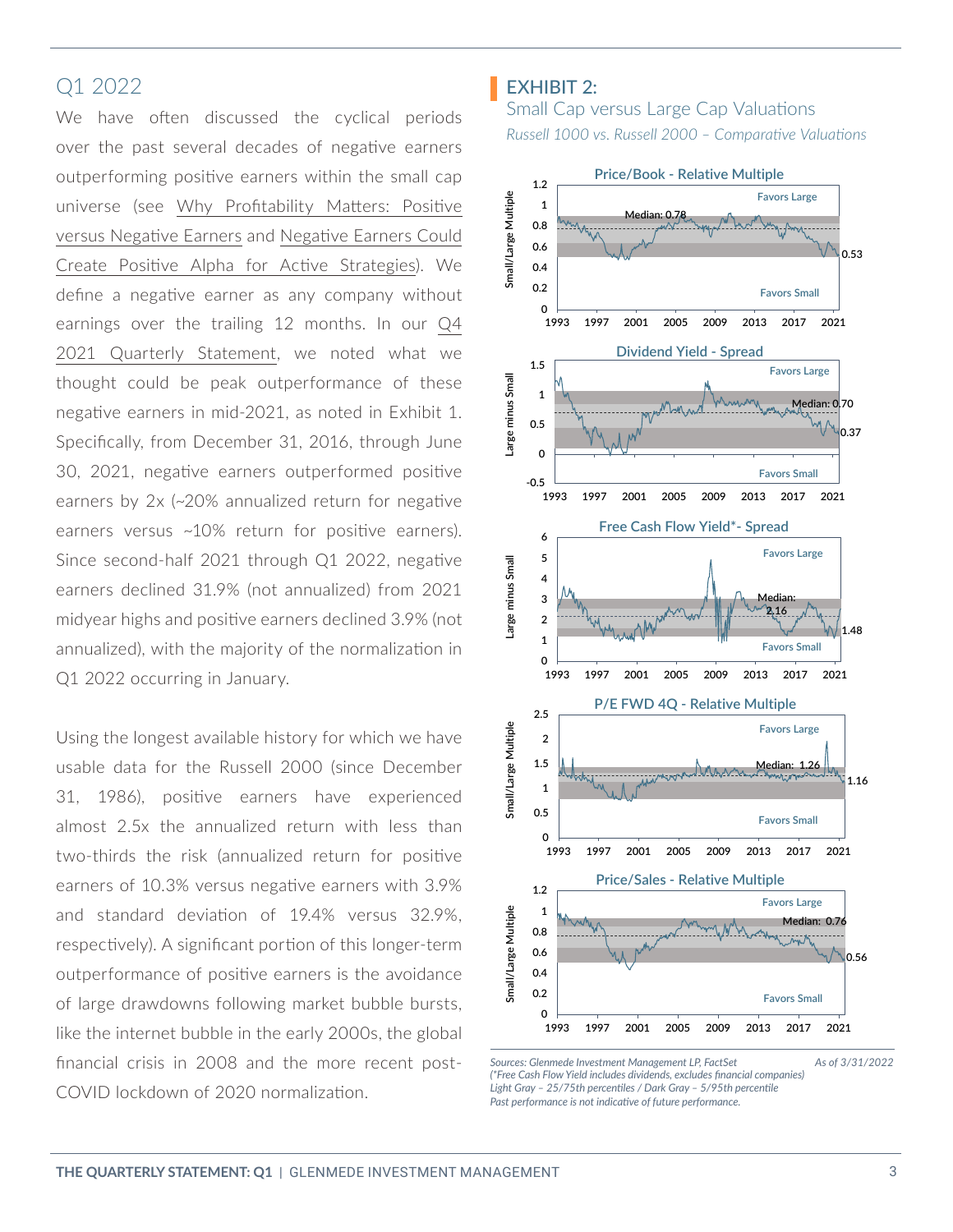#### Outlook

We continue to believe positive earning companies will continue to outperform negative earning companies in the long run, even with the cyclicality of outperformance of negative earners and the more recent normalization of these stocks. Additionally, we believe the small cap universe offers a more compelling valuation risk/reward currently relative to large caps. The ratio of large cap stocks versus small cap stocks on a price-to-book, dividend yield, price-to-earnings and price-to-sales are all in the bottom 4% of observations over the past 10 and 20 years, as noted in Exhibit 2. The one metric not screening cheap on a relative basis is free cash flow yield (includes dividends, excludes financial companies), which still favors large caps.

It has taken over a decade for a number of imbalances in the financial system to build, and this has created a dynamic market environment. As the Fed embarks on a tightening cycle to combat persistent inflation, geopolitics remains in flux as globalization unwinds, and the aforementioned attractive valuation levels, we believe positive earning small caps offer a compelling risk/reward relative to other equities.

## Large Cap: Concentration Risk Remains

#### EXHIBIT 3:

"Correction" of price-to-book spreads following peak concentration periods



Sources: Glenmede Investment Management LP, FactSet As of 3/31/2022 *Price/Book Spreads measure the most expensive quintile of price to book, divided by the least expensive quintile, across the Russell 3000. Market Concentration measures the aggregate weight of the largest 5 names in the S&P 500 Index. Past performance is not indicative of future performance.*

#### Q1 2022

At the start of the year, we noted the increased concentration of a handful of names within the large cap indices, which persisted into Q1 2022. Specifically, the top five weights in the S&P 500 (Apple, Microsoft, Amazon, Alphabet and Tesla) represented 23.4% of the index as of March 31, 2022. Concentration of this magnitude is rare, with only the dot-com and global financial crisis of 2008 periods experiencing peaks of greater than 14% since 1993.

Interestingly, as noted in Exhibit 3, during these periods of peak concentration, markets also experienced similar peaks of growth-to-value valuation extremes. We define growth-to-value valuation as price-to-book spreads of the most expensive quintile divided by the least expensive quintile of the Russell 3000 index. In the internet bubble, price-to-book spreads peaked at over 22x in February 2000, and market concentration peaked at 18.8% weight for the top five names in March 2000. During the global financial crisis, price-to-book spreads peaked at 13.9x in February 2009, and market concentration peaked at 14.3% in November 2008. In the most recent peak during the COVID lockdown of 2020, price-to-book spreads peaked at over 34x in September 2020, and market concentration peaked at 23.9% in August 2020.

As seen in Exhibit 3, the "correction" of price-to-book spreads has been sharp since the peak concentration in August 2020, similar to previous periods of extremes. In Q1 2022, amidst the repricing of the Fed's tightening cycle, large cap growth underperformed large cap value, with the Russell 1000 Growth index declining 9.0% compared to a 0.7% decline for the Russell 1000 Value index. While growth stocks rebounded in the latter half of March to being a rounding error away from a bear market (Russell 1000 Growth index declined 19.8% from a market high on January 3, 2022, to a quarter low on March 14, 2022, versus a 6.0% decline in the Russell 1000 Value index during this same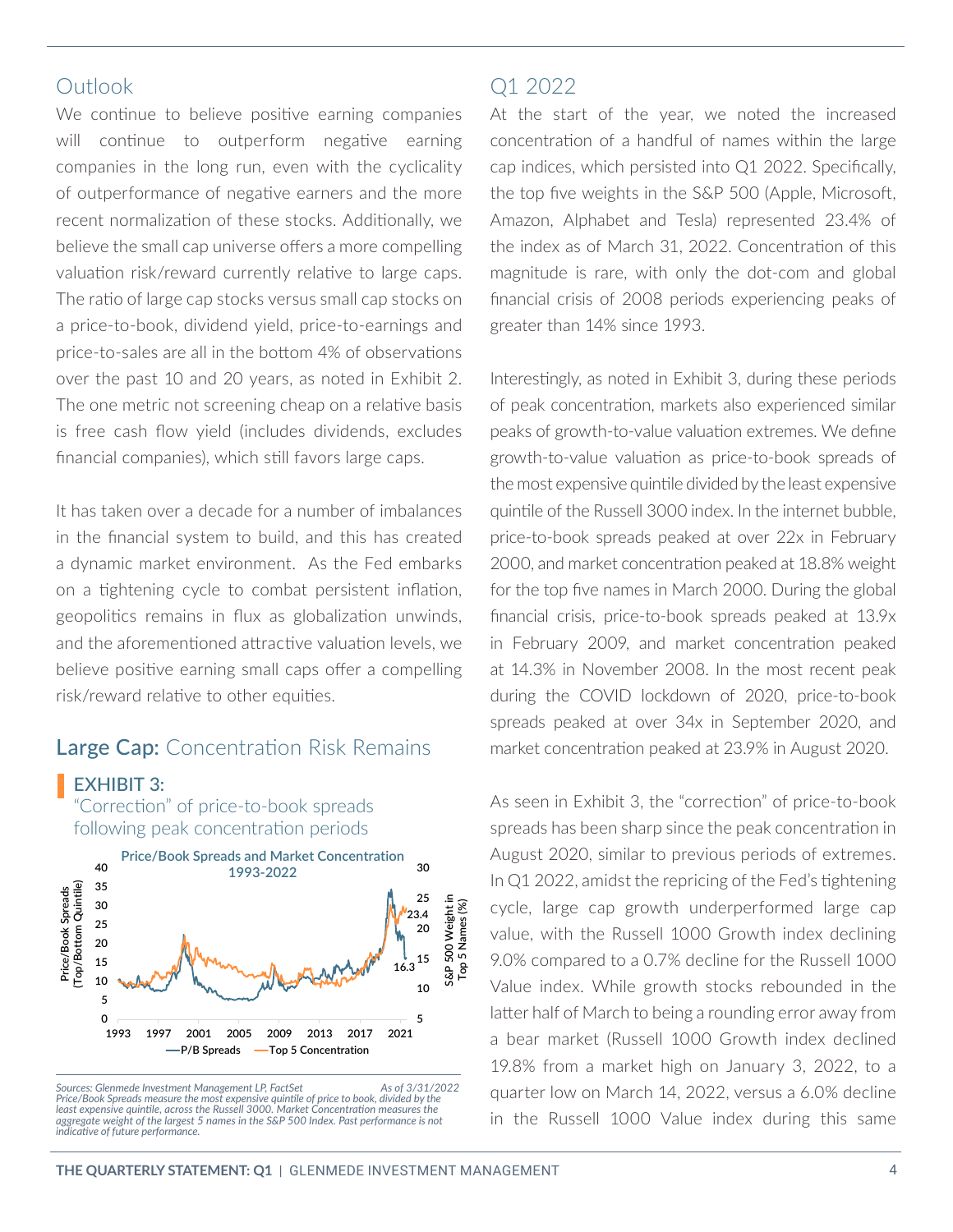period), we believe investor focus has likely shifted from the previous few years of "growth at any cost" narrative to a more reasonable valuation narrative.

## Outlook

While we have seen some normalization of the growth-to-value extremes experienced in the pandemic lockdown of 2020, we continue to believe that market concentration in large cap indices remains a risk. As seen in Exhibit 3, outside of peaks, market concentration seems to lag value spreads significantly, particularly after sharp moves in value spreads. After the internet bubble peak, value spreads had reverted to normal levels by February 2001, while market concentration took until March 2004 to get to a neutral reading. In the early runup after the global financial crisis, value spreads were above average and rising by September 2013, while market concentration was below average (and catching up to value) until early 2018. Most recently, value spreads have fallen by more than 3 standard deviations, while market concentration remains quite elevated near 4 standard deviations.

In our Q4 2021 Quarterly Statement, we noted that after notable outperformance of the top 5 weightings for the three years prior to peak concentration in March 2000 (14.0% annualized outperformance between March 1997 through March 2000), these same top five underperformed the broader index by -6.1% annualized over the next three years. If market concentration were to normalize as it did during previous peaks, this would suggest that a strategy based on avoiding the largest names in the index should outperform a pure value-based approach, in comparison to their historical performance. We continue to believe this concentration could create an opportunity for outperformance by active strategies with lower concentrations in these mega caps or large cap allocations that are more diversified versus strategies with high exposures to these five largest companies.

## **Volatility: Compensation for** Short Volatility Remains Attractive

#### EXHIBIT 4:

CBOE Volatility Index (VIX) Last Price and Quintiles (1990- Q1 2022)



*Sources: Glenmede Investment Management LP, Bloomberg As of 3/31/2022 Past performance is not indicative of future performance.*

## Q1 2022

Like many other aspects of the market, volatility cycles through regimes. Our expectation for 2022 was – and continues to be – that the broader markets will remain in a higher volatility regime. As previously noted, the VIX closed at an average of 25.2% for the quarter, above the longer-term average since 1990 of 19.5% and reflective of the increased investor perceived risk and uncertainty in the market.

Using the VIX as a proxy for market volatility, Exhibit 4 charts the VIX closing price over the past 32 years divided into quintiles. More than 50% of Q1 2022 saw the VIX close within the top quintile and 86% of the daily close observations of the VIX were in the top two quintiles, greater than the distributional expectations of 20% and 40%, respectively.

The realized volatility of the S&P 500 for the quarter measured by closing prices was 21.5%, above the quarterly average since 1990 of 15.9%. Notably, this